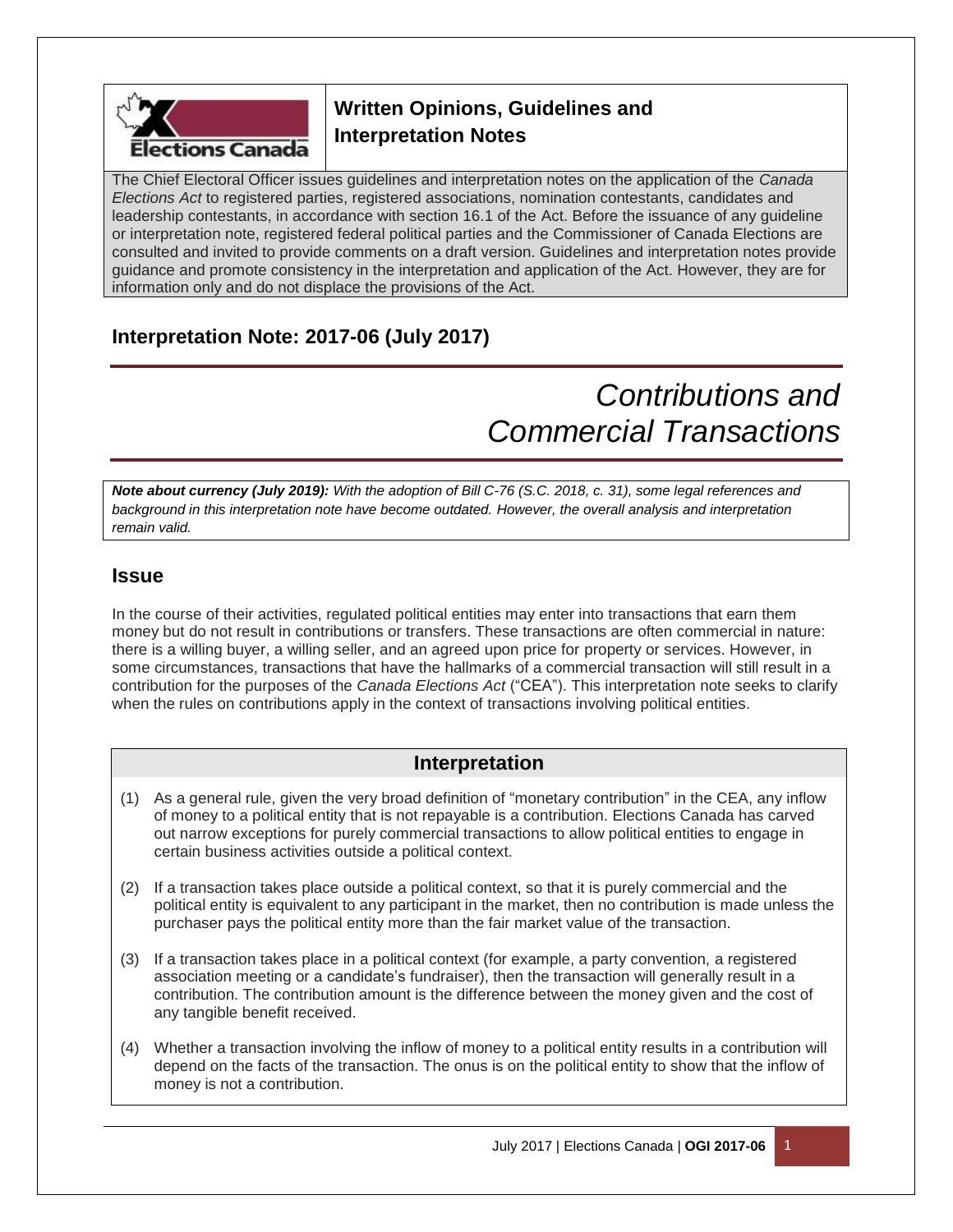# **Legal Framework**

The relevant provisions of the CEA in this context are as follows:

- Only individuals who are Canadian citizens or permanent residents can make political contributions. (s. 363(1))
- A monetary contribution is an amount of money provided that is not repayable. (s. 2(1))
- A non-monetary contribution is the commercial value of a service, other than volunteer labour, or of property or of the use of property or money to the extent that they are provided without charge or at less than their commercial value. (s. 2(1))
- Commercial value, in relation to property or a service, means the lowest amount charged at the time that it was provided for the same kind and quantity of property or service or for the same usage of property or money, by

(*a*) the person who provided it, if the person is in the business of providing that property or service; or

(*b*) another person who provides that property or service on a commercial basis in the area where it was provided, if the person who provided the property or service is not in that business. (s. 2(1))

- The payment of fees by or on behalf of an individual to attend an annual or biennial convention or leadership convention of a particular registered party is a contribution to that party. (s. 364(8))
- Contributions are subject to contribution limits. (s. 367(1))
- If a ticketed fundraising activity is held for the primary purpose of soliciting a monetary contribution through ticket sales, the amount of the contribution is the difference between the ticket price and the fair market value of the benefit the ticket entitles the bearer to receive. (s. 377)

## **Analysis and Discussion**

#### **Monetary contributions**

Regulated political entities (registered parties, registered associations, candidates, leadership contestants and nomination contestants) may receive funds from various sources. Most funds are received as contributions from individuals, transfers from related political entities and, in some cases, reimbursements from public funds. But all entities may receive funds outside these categories.

It is important for a regulated political entity to distinguish between what is and what is not a contribution. This is because contributions are subject to limits in the CEA and must be properly reported. Notably, contributions from persons or groups other than individuals who are Canadian citizens or permanent residents are prohibited.

Although most contributions are easy to recognize, further enquiry is sometimes needed to determine if a particular transaction results in a contribution.

The CEA's definition of "monetary contribution" as a non-repayable amount of money is a good starting point, but it is not complete. Some non-repayable money that is provided to a political entity is still not a contribution, such as proceeds from the sale of assets at fair market value after a candidate's electoral campaign.

To fully understand the meaning of a monetary contribution, it is necessary to take into account the plain meaning of the word "contribution" in light of the relevant provisions of the CEA and the purposes behind regulating contributions.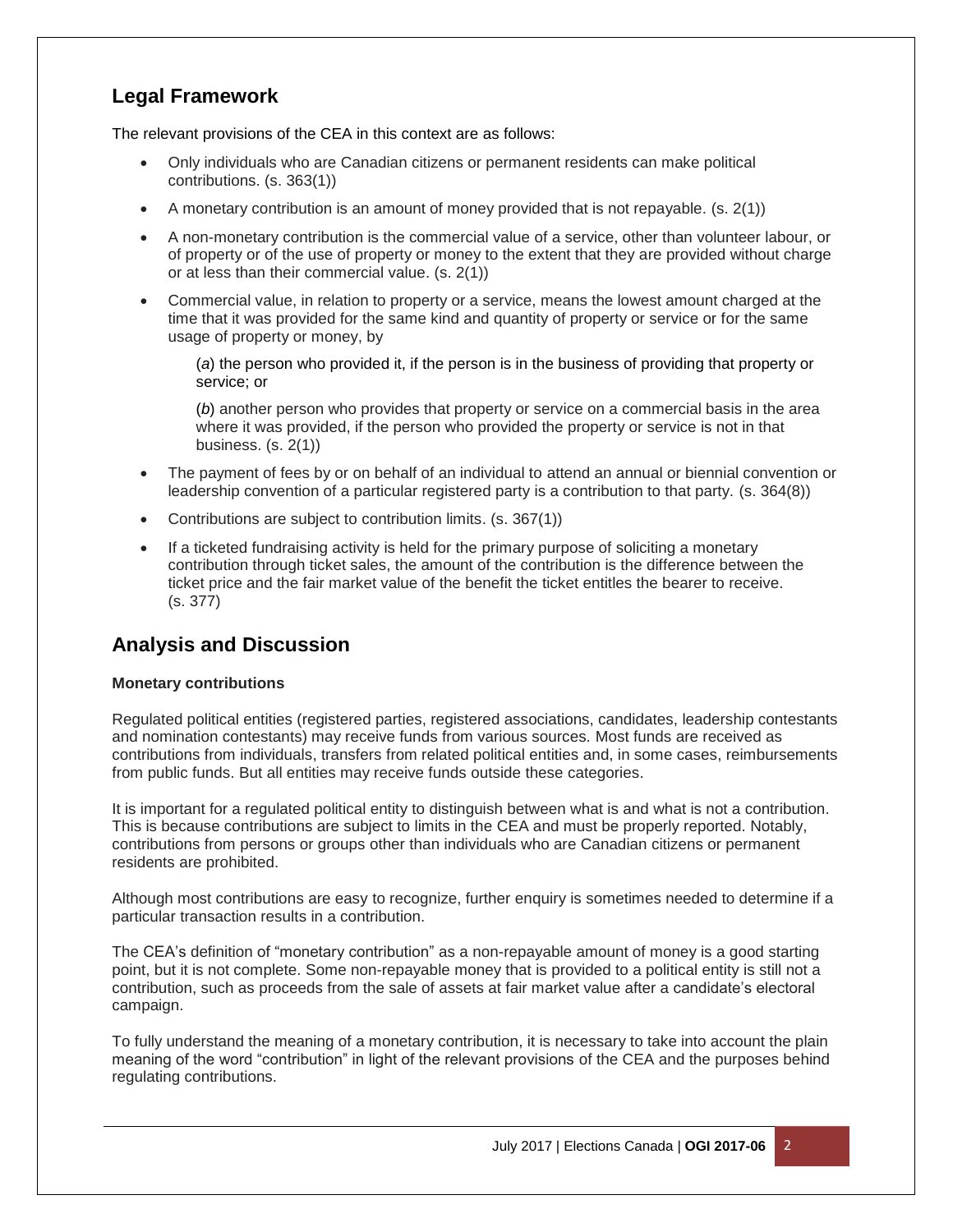#### **Transactions where the political entity is the buyer**

The definitions of "non-monetary contribution" and "commercial value" in the CEA can be a basis for understanding monetary contributions. Taken together, they indicate that the amount of a non-monetary contribution is the commercial value of the property or service provided to the political entity, less the price charged for the property or service.

As such, if a candidate buys election signs with a commercial value of \$1,000 for \$1,000, the seller is not making a contribution. This is a simple purchase of goods. If, however, the candidate receives the signs for free or for half price, then the seller has made a contribution (of \$1,000 or \$500, as the case may be).

A general rule, then, is that a transaction between a political entity and a seller does not result in a contribution if the political entity pays at minimum the commercial value for the property or service. The question is how these concepts apply when the political entity is the seller.

#### **Transactions where the political entity is the seller**

To examine transactions where the political entity is the seller, it is first necessary to define fair market value. Fair market value is "usually the highest dollar value you can get for your property in an open and unrestricted market and between a willing buyer and a willing seller who are knowledgeable, informed, and acting independently of each other."

Where a political entity sells property in a fundraising context, however, Elections Canada generally considers fair market value to be the amount the political entity paid a commercial provider for the property or service. This definition is applied as an objective way to determine fair market value when the value of a brand, such as a party brand, cannot be determined based on an open market.

#### *Pure commercial transactions*

In some cases where money flows to the political entity in exchange for its property or services, the transaction does not result in a contribution.

For example:

- A registered association might earn interest on its bank account balance, like other individuals and organizations. This interest, assuming the association receives a rate that does not exceed the market rate, is not a contribution from the bank.
- A candidate may sell unneeded assets, such as used computers after an election period. Any funds the candidate receives selling such assets at fair market value are not contributions.
- A party may sublease its original premises when it moves to a new location. If the sublease is at fair market value, then the income it earns on the sublease is not a contribution.

However, some transactions that have the hallmarks of commercial transactions in which the political entity receives funds do result in a contribution. Several examples of such transactions are expressly defined in the CEA. Elections Canada has taken positions on other examples in its written opinions, guidelines and interpretation notes.

 $\overline{\phantom{a}}$ Canada Revenue Agency ("CRA"), ["Charities and Giving Glossary,](http://www.cra-arc.gc.ca/chrts-gvng/chrts/glssry-eng.html)" updated April 2017.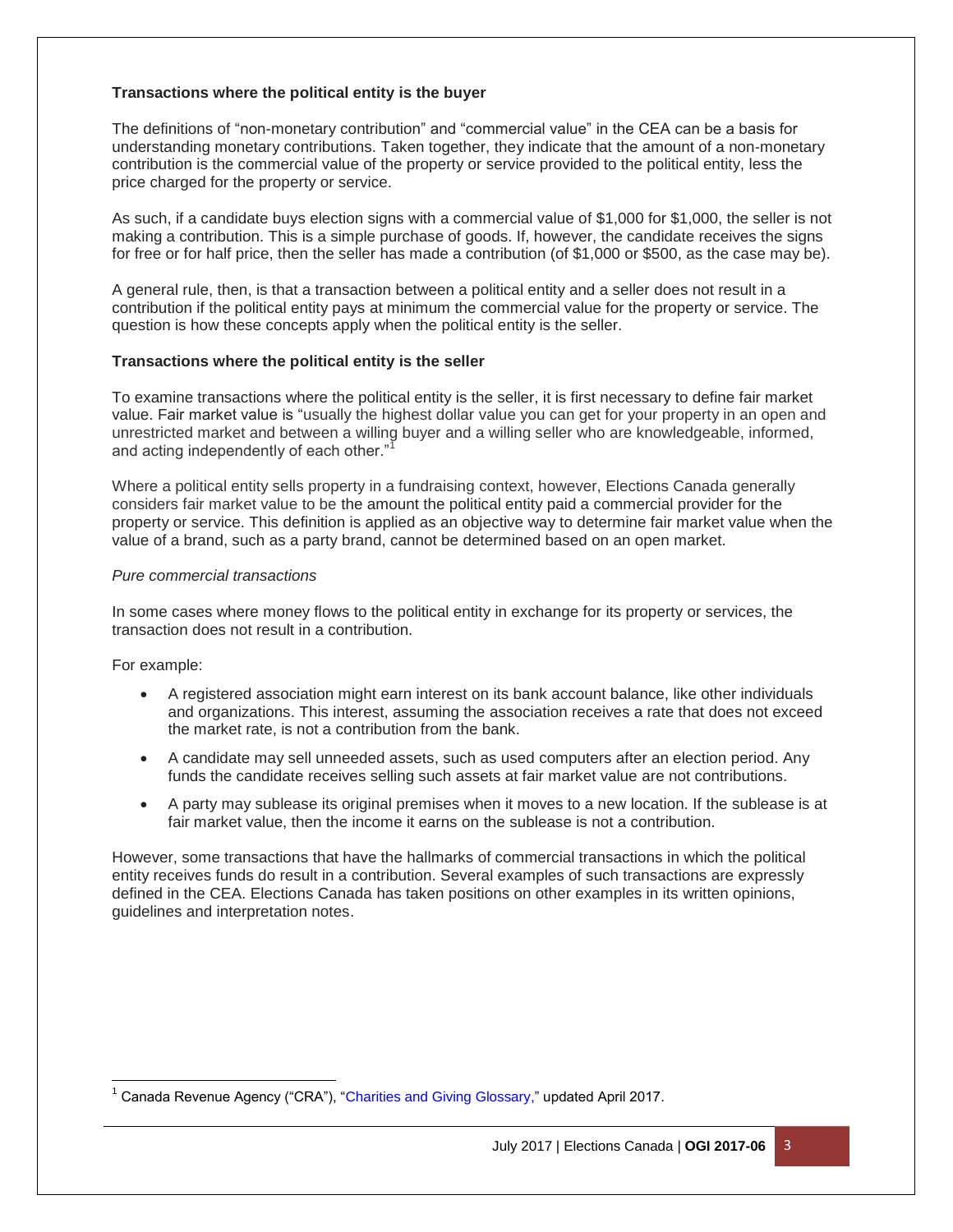#### *Ticketed fundraisers*

In the case of a ticketed fundraiser, under section 377 of the CEA, the individual's contribution is the ticket price less the fair market value of the tangible benefit received in exchange for the ticket (food, drink, green fees for a golf tournament, etc.).

Some of the ticket price remains a contribution, despite the fact that the transaction appears to have the hallmarks of a commercial transaction (that is, a person must buy a ticket to attend the event).

#### *Conventions*

Under subsection 364(8) of the CEA, participants who pay fees to attend a party convention or a leadership contest are making a contribution to the party. The *Political Financing Handbook for Registered Parties and Chief Agents* continues:

The contribution amount is the difference between the amount paid by the individual and the commercial value of any tangible benefits received. Tangible benefits include meals, lodging and any other tangible goods or services directly received by the convention attendee. The general expenses incurred by the party in holding the convention, such as room or audiovisual equipment rental, would not be deducted from the convention fee. (June 2016, 36)

In fact, Elections Canada's interpretation pre-dates the introduction of subsection 364(8) to the CEA. That subsection was added to provide greater certainty that the payment of convention fees is a contribution, even though it may have the hallmarks of a commercial transaction.

On the other hand, paying to rent trade show space at a convention will not result in a contribution under certain conditions. This is discussed in written opinion 2016-06, *Charging for Trade Show or Exhibit Facilities and Setup at a Party Convention*. Elections Canada concluded that no contribution is made if payments are accepted to cover no more than the actual incremental costs of the exhibit facilities, setup and other tangible benefits received by the exhibitor. Furthermore, the payments may not offset any costs the party would have incurred for the convention without the trade show component.

#### *Draws, auctions and the sale of branded goods*

In the recently published *Fundraising* interpretation note (2016-01), there are several examples of transactions that are subject to the contribution rules even though they involve a political entity selling property or services. The reasons behind the interpretation are documented in that note and will be only briefly mentioned here.

For draws, the full purchase price of the ticket constitutes a contribution for the purposes of the CEA. A pro-rated portion of the prize value is not deducted from the ticket price because no value can be attached to the hope of winning.<sup>2</sup>

For auctions, the *Fundraising* note considers two situations: the purchase of an item with an ascertainable market value, and the purchase of an item or service that is not available on a commercial basis. It states:

An individual who buys an auctioned property or service makes a contribution if the bid amount exceeds the fair market value of the property or service. The fair market value is generally the amount that would be paid for the property or service in a commercial market. …

However, if the auctioned property or service is not available on a commercial basis, the entire amount of the winning bid is a contribution. (2016, 8)

 2 The CRA takes a different approach in the context of charitable tax receipts (see income tax folio *[Split-receipting](http://www.cra-arc.gc.ca/tx/tchncl/ncmtx/fls/s7/f1/s7-f1-c1-eng.html)  [and Deemed Fair Market Value](http://www.cra-arc.gc.ca/tx/tchncl/ncmtx/fls/s7/f1/s7-f1-c1-eng.html)*, April 2017). The CRA's view is that participants in a lottery, while perhaps influenced by the identity of the organizing charity, are primarily motivated by the chance to win prizes. Because the amount of the advantage cannot be reasonably quantified, no part of the cost of the ticket can be receipted for tax purposes. In other words, the price paid is not a donation but a commercial transaction engaged in by the buyer.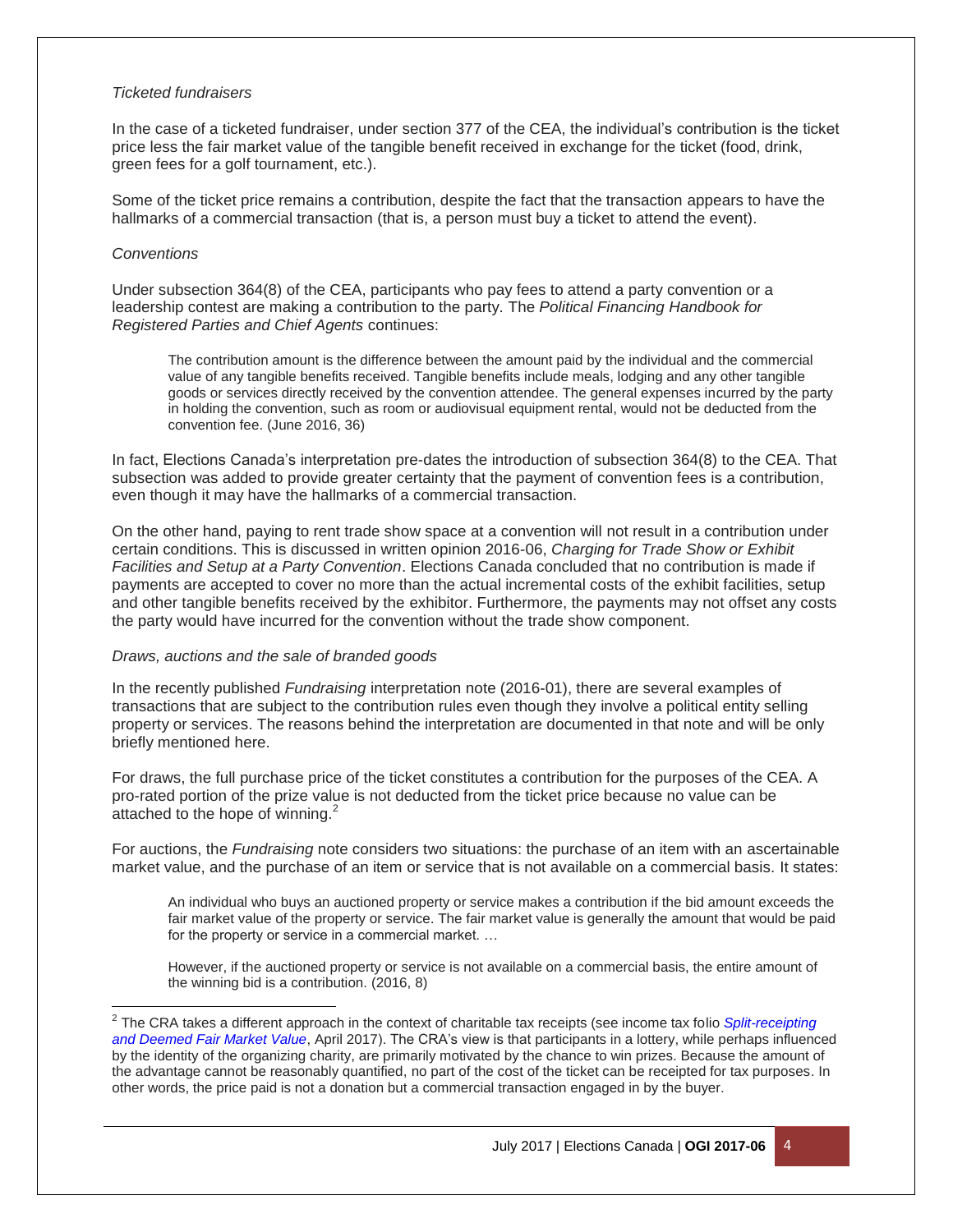As an example, Elections Canada has been asked in the past whether a fundraising auction for the party where people bid for a meeting with a political leader would result in a contribution. As stated in the Fundraising note, the answer is yes since the fair market value of such a benefit cannot be determined.<sup>3</sup> As well, such a payment is usually made to show partisan support and to buy influence or goodwill, which is the type of transaction that the CEA seeks to regulate through the contribution rules.

For the sale of branded goods, such as pens or t-shirts with the party logo, the *Fundraising* note states that any amount the purchaser pays in excess of the item's cost to the political entity is a contribution.

#### *Sponsorship and advertising*

 $\overline{\phantom{a}}$ 

The political financing handbooks for various entities also address the situation where an organization seeks to "sponsor" a political entity's event or "advertise" with a political entity's supporters. The handbooks state that such transactions are subject to the contribution rules. This is despite the fact that such an arrangement may have the hallmarks of a commercial transaction. The next section of this note reiterates the reasons behind that interpretation.

#### **Parliament's intent: reducing undue influence and creating a level playing field**

As mentioned above, "monetary contribution" is very broadly defined in the CEA as "an amount of money provided that is not repayable." Despite this broad definition, it is important to note that the plain meaning of the word "contribution" does not include the value of the tangible benefit received by persons entering into a transaction with a political entity on a purely commercial basis.

In making the interpretations in the previous section and giving meaning to the definition of "monetary contribution," Elections Canada considered what is generally accepted to be Parliament's intention in regulating contributions.

As a first objective, through transparent reporting as well as limits on who may make contributions and in what amount, Parliament seeks to reduce the undue influence that may arise through a person or entity purchasing influence or favours (in other words, buying goodwill). An additional purpose is to reduce the perception of such undue influence.

As a second objective, Parliament seeks to level the playing field between political entities by ensuring that not only those with a few wealthy donors are able to participate in the political process. To this end, the law limits the ability of individuals, corporations and unions to use their financial resources to assist political entities with whom they agree.

These intentions have a direct bearing on transactions that result in the inflow of money to a political entity. If a person or entity that is not permitted to make contributions (a corporation or non-Canadian, for example) were able to provide money to a political entity by sponsoring a party convention or buying an object at an "auction" for an enormous sum, the purposes of the contribution limits would be defeated. This is because such transactions are indistinguishable in purpose and effect from contributions.

As Parliament cannot have intended to allow contribution rules to be so easily bypassed, Elections Canada concludes that Parliament intended for such transactions to be captured by the broad definition of "monetary contribution."

 $^3$  Again, the CRA's position differs (ibid). The CRA states that when a purchaser buys an auctioned item or service for which there is no clearly ascertainable value, the bid determines the value of the item. This is true regardless of who is holding the auction.